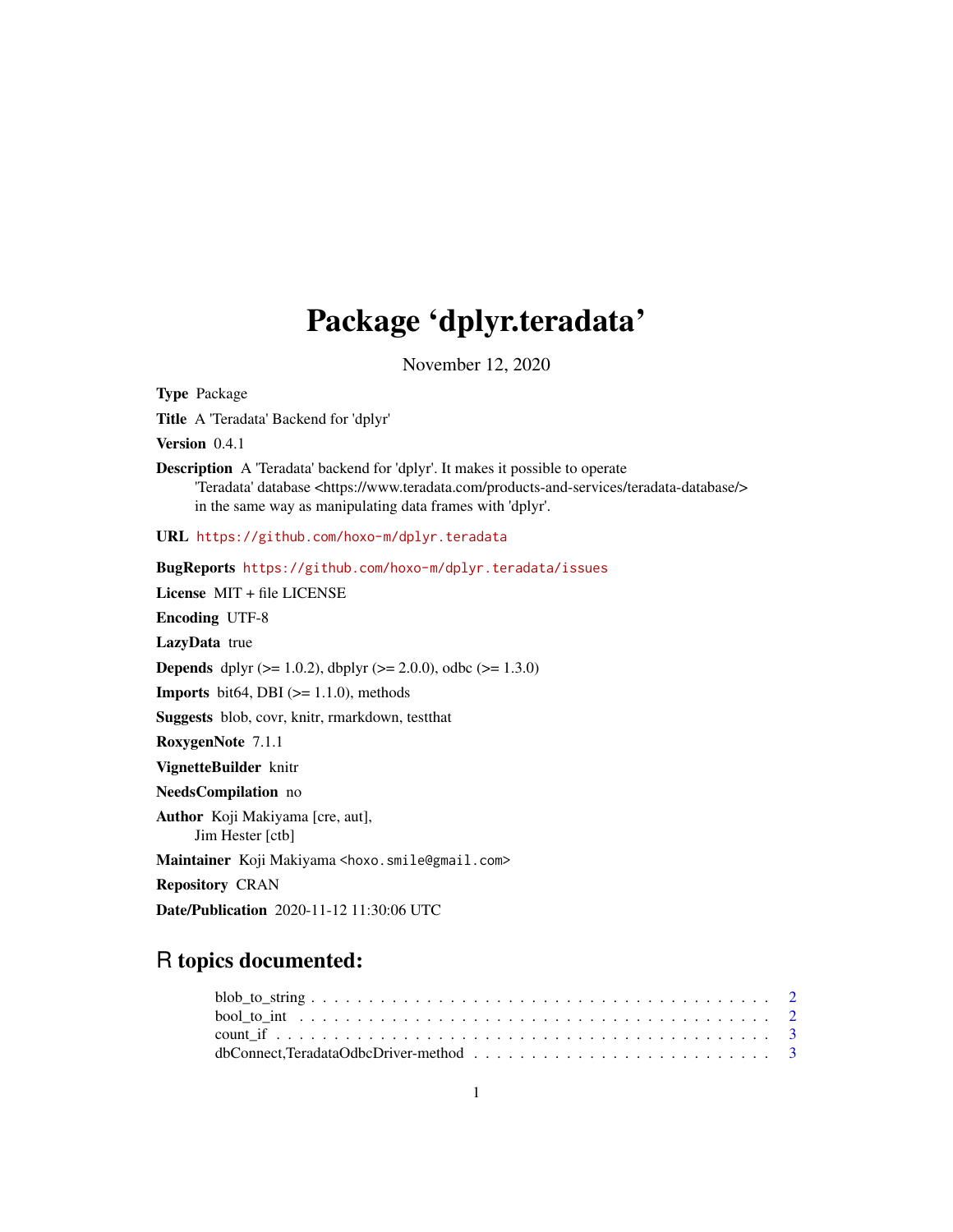<span id="page-1-0"></span>

| Index |  |
|-------|--|

blob\_to\_string *Convert blob to character.*

#### Description

Convert blob to character.

#### Usage

blob\_to\_string(blob)

#### Arguments

blob blob vector.

#### Examples

```
(x <- blob::as_blob("Good morning"))
#> [1] blob[12 B]
x[[1]]
#> [1] 47 6f 6f 64 20 6d 6f 72 6e 69 6e 67
blob_to_string(x)
#> [1] "476f6f64206d6f726e696e67"
```
bool\_to\_int *Translatable function to convert boolean to integer*

#### Description

Translatable function to convert boolean to integer

#### Usage

bool\_to\_int(cond)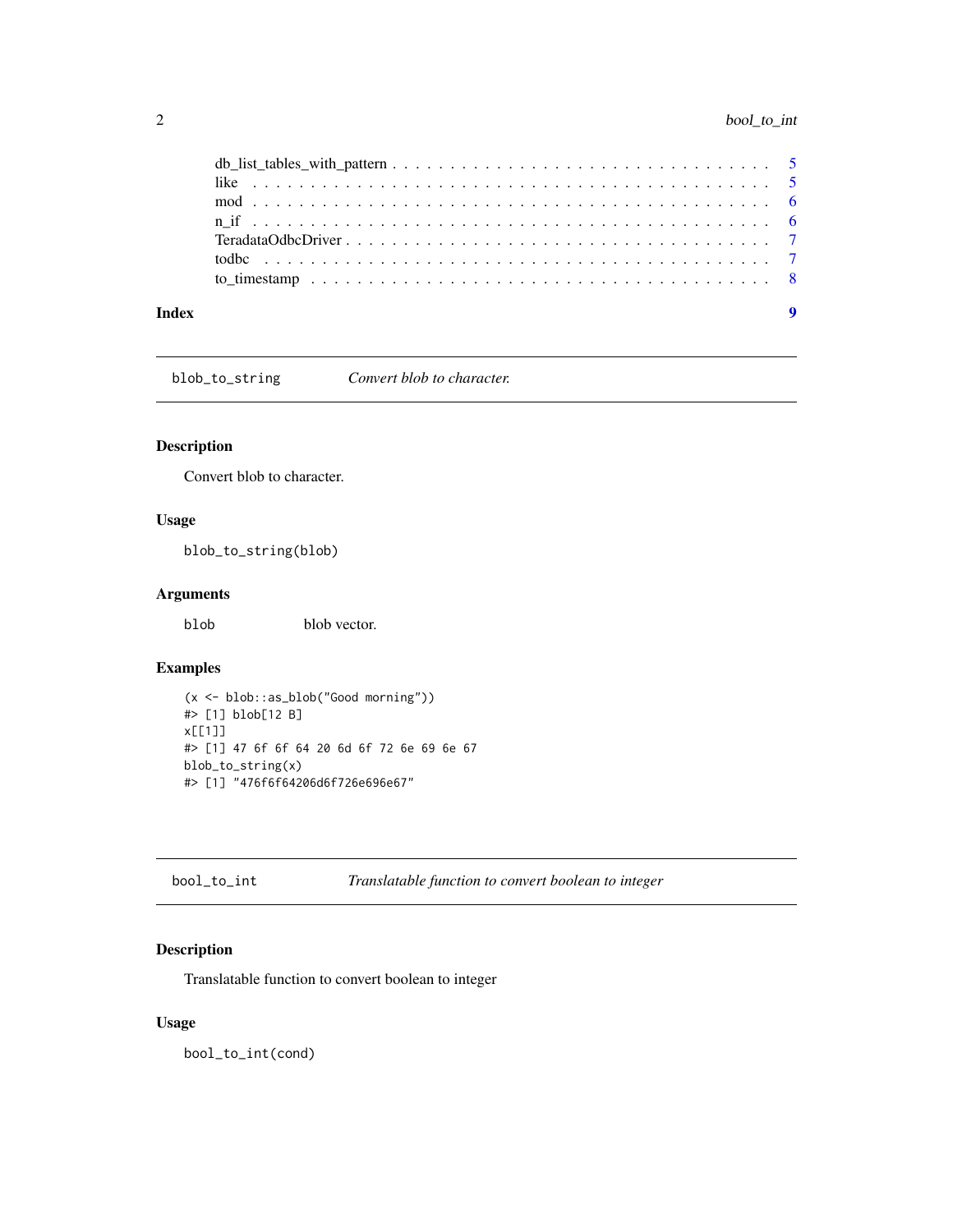#### <span id="page-2-0"></span>count\_if 3

#### Arguments

cond condition

#### Value

vector. 1 while cond is TRUE, 0 if FALSE

count\_if *Translatable function to count rows satisfied a condition*

#### Description

Translatable function to count rows satisfied a condition

#### Usage

count\_if(cond)

#### Arguments

cond condition

dbConnect,TeradataOdbcDriver-method

*Connect to a Teradata ODBC compatible database*

#### Description

Connect to a Teradata ODBC compatible database

#### Usage

```
## S4 method for signature 'TeradataOdbcDriver'
dbConnect(
  drv,
  dsn = NULL,...,
  timezone = "UTC",
  encoding = "UTF-8",
 bigint = c("integer64", "integer", "numeric", "character"),
  driver = NULL,
  server = NULL,
  DBCName = NULL,
  database = ",
  uid = NULL,
```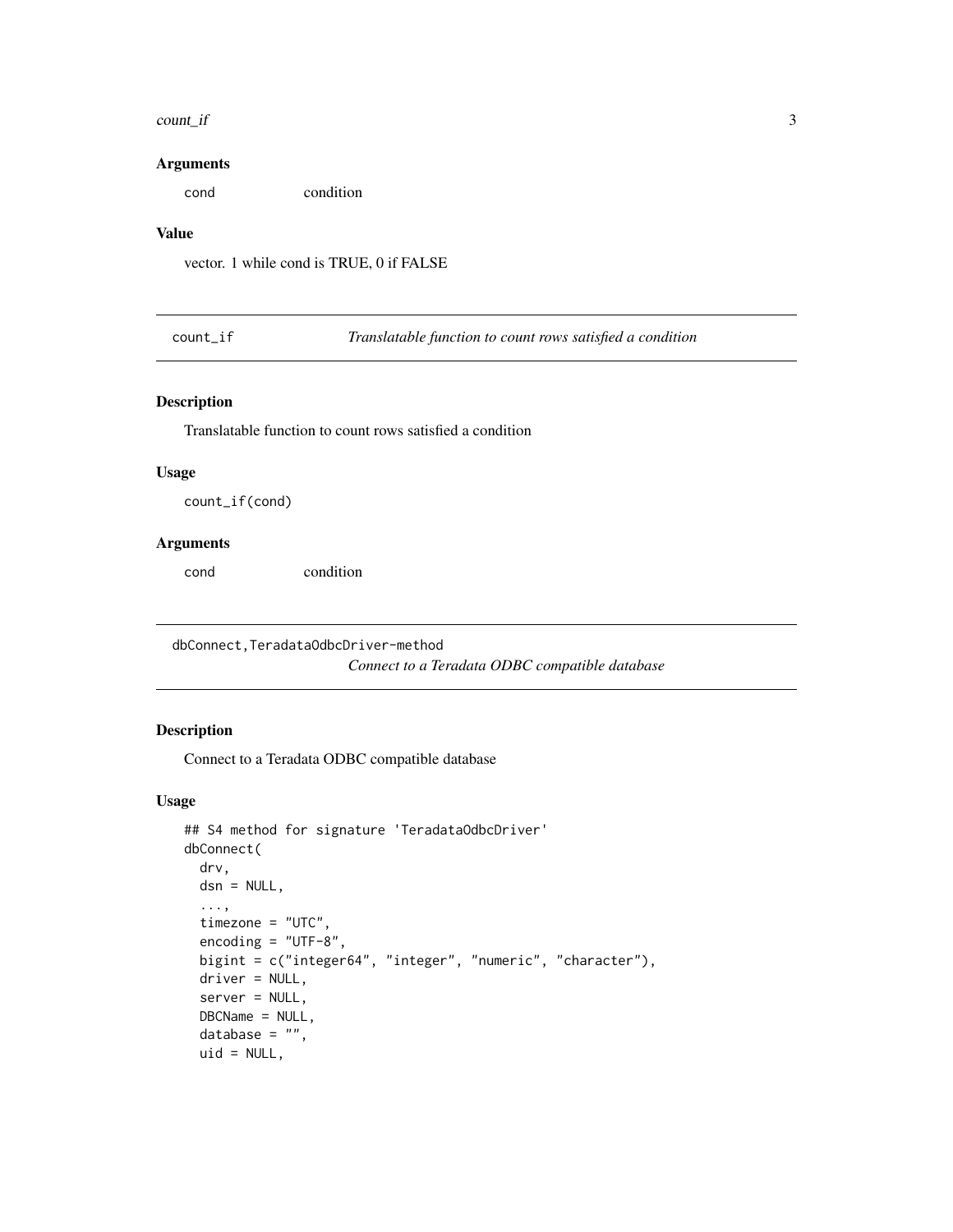```
pwd = NULL,
 charset = "ASCII",
 tmode = c("ANSI", "TERA"),
 dbms.name = NULL,
  .connection_string = NULL
)
```
#### Arguments

| drv                                                                                                                                             | an object that inherits from DBIDriver, or an existing DBIConnection object (in<br>order to clone an existing connection).                                                                                                                                                                                  |  |
|-------------------------------------------------------------------------------------------------------------------------------------------------|-------------------------------------------------------------------------------------------------------------------------------------------------------------------------------------------------------------------------------------------------------------------------------------------------------------|--|
| dsn                                                                                                                                             | The Data Source Name.                                                                                                                                                                                                                                                                                       |  |
| .                                                                                                                                               | Additional ODBC keywords, these will be joined with the other arguments to<br>form the final connection string.                                                                                                                                                                                             |  |
| timezone                                                                                                                                        | The Server time zone. Useful if the database has an internal timezone that is not<br>'UTC'. If the database is in your local timezone set to Sys. timezone(). See<br>OlsonNames () for a complete list of available timezones on your system.                                                               |  |
| encoding                                                                                                                                        | Alias of charset.                                                                                                                                                                                                                                                                                           |  |
| The R type that SQL_BIGINT types should be mapped to, default is bit64::integer64,<br>bigint<br>which allows the full range of 64 bit integers. |                                                                                                                                                                                                                                                                                                             |  |
| driver                                                                                                                                          | The ODBC driver name.                                                                                                                                                                                                                                                                                       |  |
| server                                                                                                                                          | Alias of DBCName.                                                                                                                                                                                                                                                                                           |  |
| <b>DBCName</b>                                                                                                                                  | The server hostname.                                                                                                                                                                                                                                                                                        |  |
| database                                                                                                                                        | The database on the server.                                                                                                                                                                                                                                                                                 |  |
| uid                                                                                                                                             | The user identifier.                                                                                                                                                                                                                                                                                        |  |
| pwd                                                                                                                                             | The password to use.                                                                                                                                                                                                                                                                                        |  |
| charset                                                                                                                                         | Character Set. "ASCII"(default), "UTF8" or "UTF16".                                                                                                                                                                                                                                                         |  |
| tmode                                                                                                                                           | TMODE. "ANSI" (default) or "TERA".                                                                                                                                                                                                                                                                          |  |
| dbms.name                                                                                                                                       | The database management system name. This should normally be queried au-<br>tomatically by the ODBC driver. This name is used as the class name for the<br>OdbcConnect object returned from dbConnect(). However if the driver does<br>not return a valid value it can be set manually with this parameter. |  |
| .connection_string                                                                                                                              |                                                                                                                                                                                                                                                                                                             |  |
|                                                                                                                                                 | A complete connection string, useful if you are copy pasting it from another<br>source. If this argument is used any additional arguments will be appended to<br>this string.                                                                                                                               |  |
|                                                                                                                                                 |                                                                                                                                                                                                                                                                                                             |  |

#### Details

The connection string keywords are driver dependent. The parameters documented here are common, but some drivers may not accept them. Please see the specific driver documentation for allowed parameters, <https://www.connectionstrings.com> is also a useful resource of example connection strings for a variety of databases.

<span id="page-3-0"></span>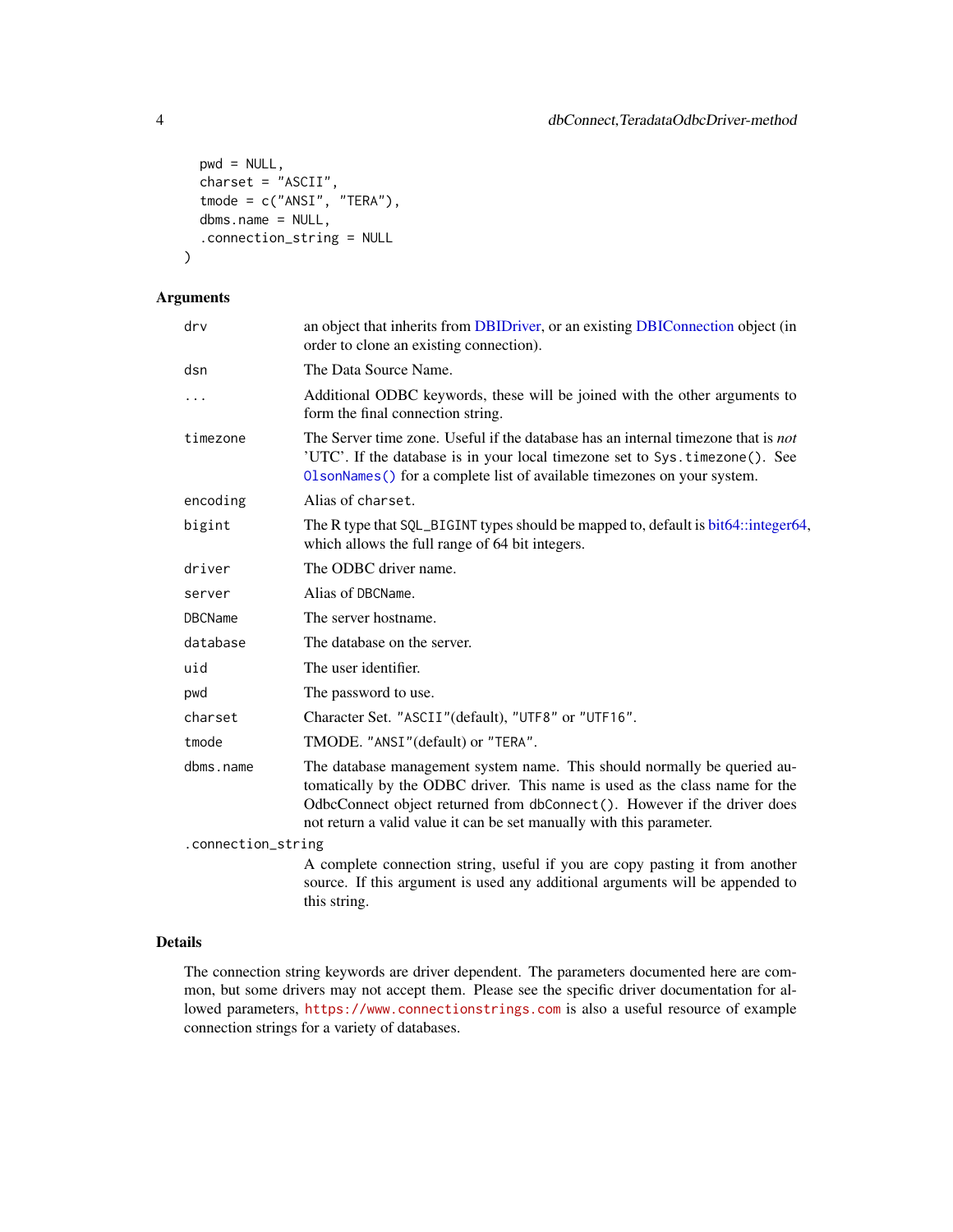<span id="page-4-0"></span>db\_list\_tables\_with\_pattern

*List tables with specified pattern*

### Description

List tables with specified pattern

#### Usage

db\_list\_tables\_with\_pattern(con, pattern)

#### Arguments

| con     | Teradata connection.                              |
|---------|---------------------------------------------------|
| pattern | character string containing a regular expression. |

| like<br>Translatable function for 'LIKE' operator |  |
|---------------------------------------------------|--|
|---------------------------------------------------|--|

#### Description

Translatable function for 'LIKE' operator

#### Usage

like(x, pattern)

#### Arguments

| X.      | column name  |
|---------|--------------|
| pattern | LIKE pattern |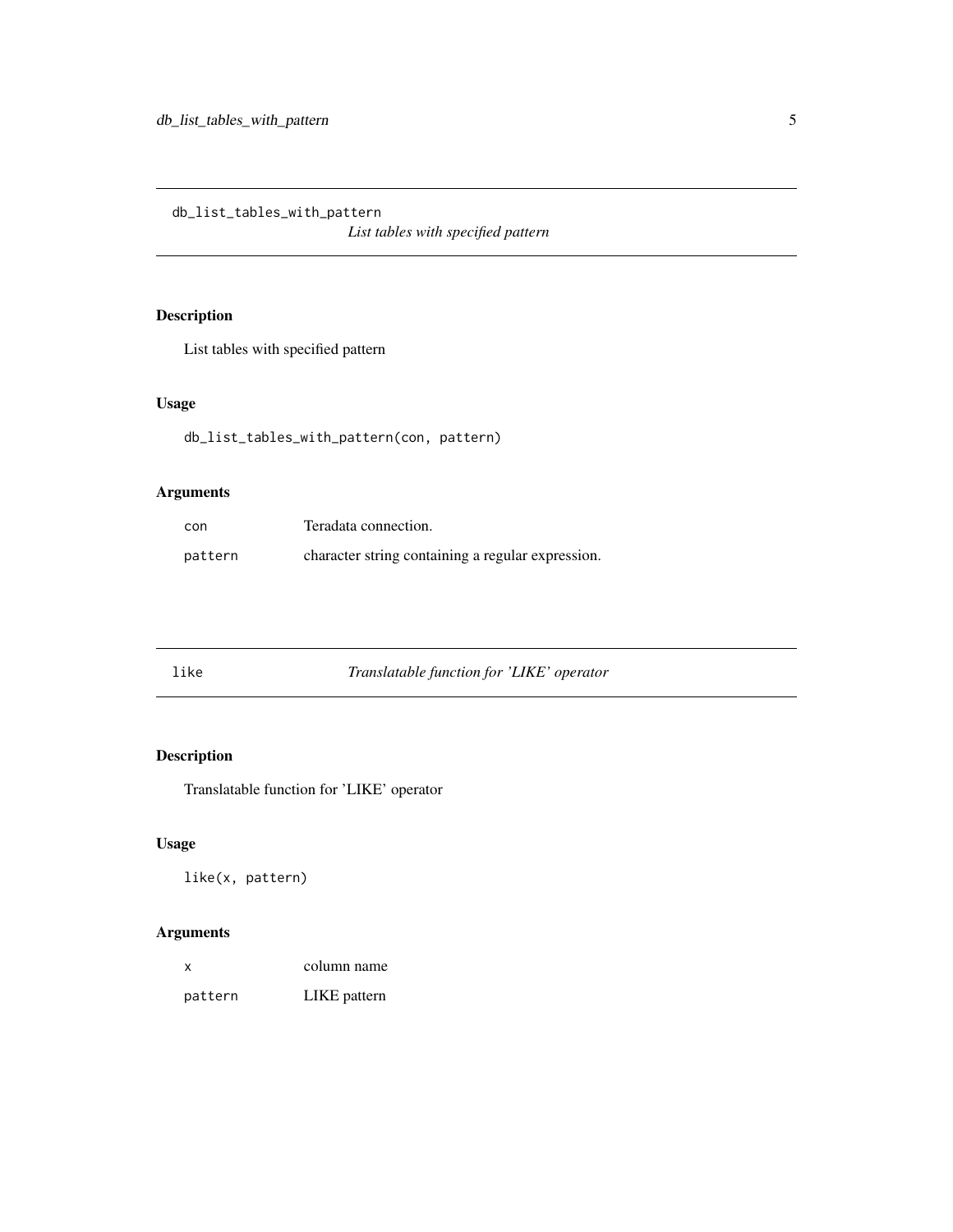<span id="page-5-0"></span>

#### Description

Translatable Function for '%%' operator

#### Usage

mod(x, divisor)

#### Arguments

x dividend divisor divisor

#### Value

modulo

n\_if *Translatable function to count rows satisfied a condition*

#### Description

Translatable function to count rows satisfied a condition

#### Usage

n\_if(cond)

#### Arguments

cond condition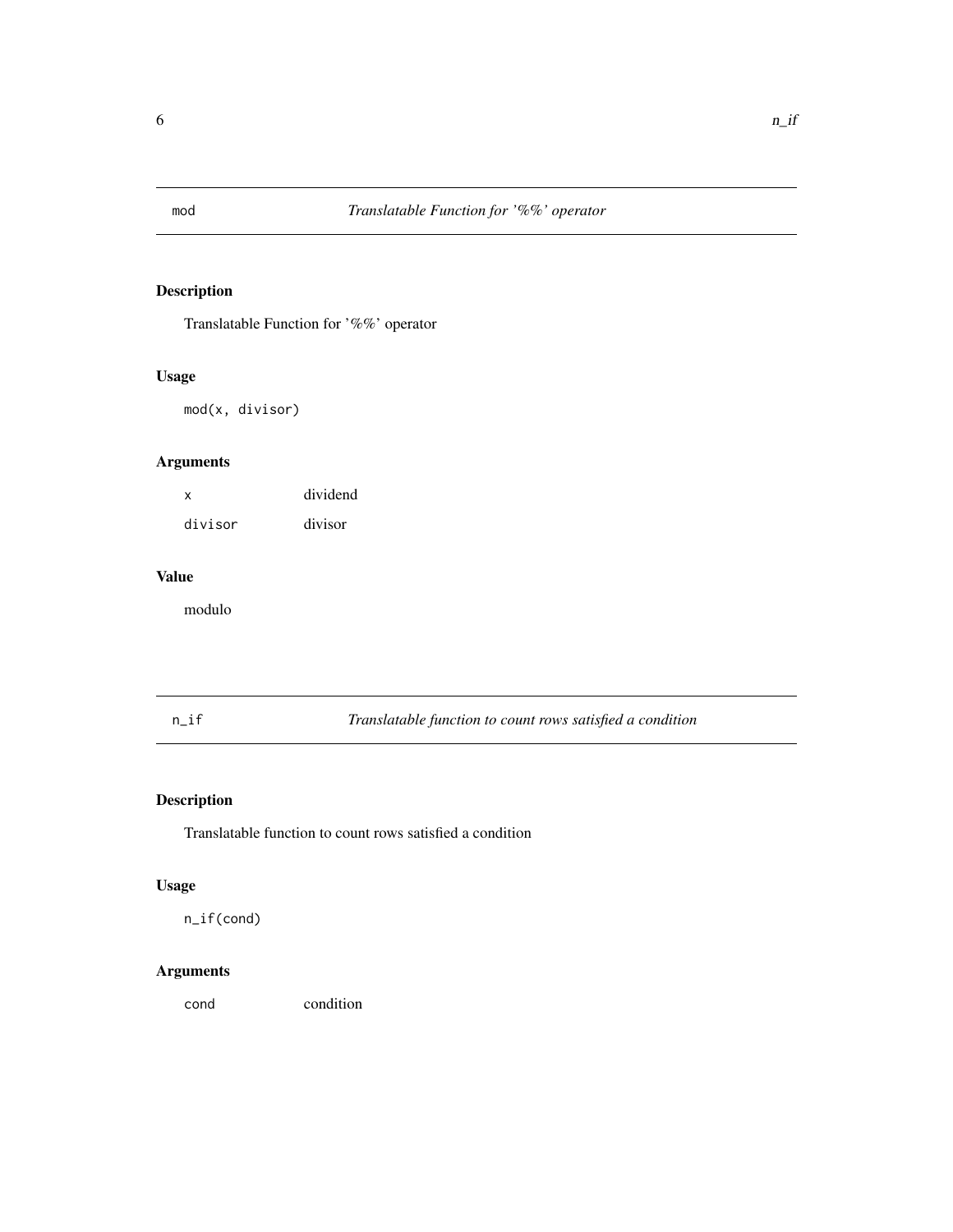#### <span id="page-6-0"></span>Description

Implementations of pure virtual functions defined in the DBI package for TeradataOdbcDriver objects.

#### Usage

```
## S4 method for signature 'TeradataOdbcDriver'
show(object)
```
#### Arguments

object Any R object

todbc *Teradata Odbc driver*

#### Description

Driver for an Teradata ODBC database.

#### Usage

todbc()

#### Examples

## Not run: todbc()

## End(Not run)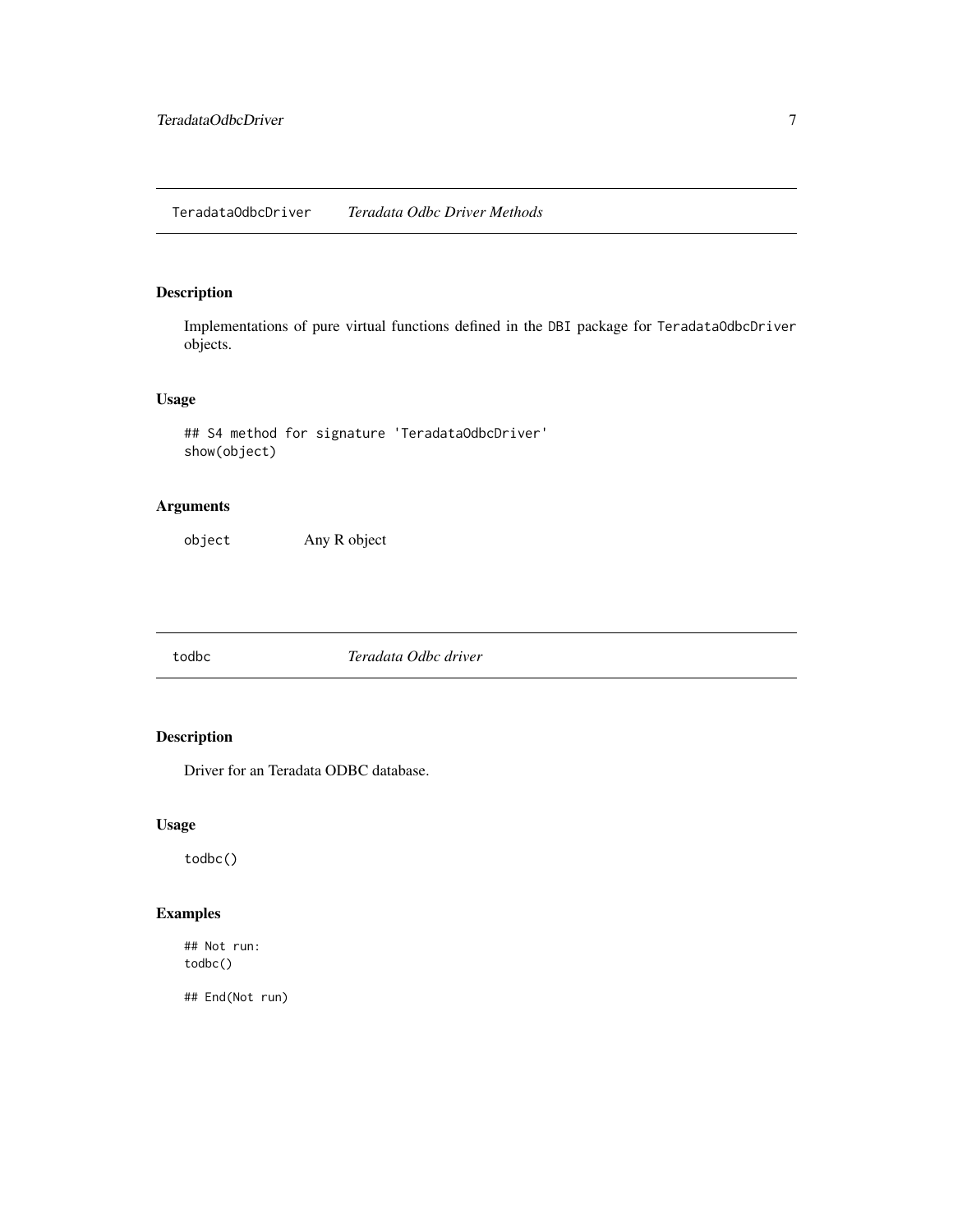<span id="page-7-0"></span>

#### Description

Translatable function to convert UNIX time to time-stamp

#### Usage

to\_timestamp(x)

#### Arguments

x column name stored UNIX time (e.g. 1609459200)

#### Value

time-stamp (e.g. "2021-01-01 00:00:00")